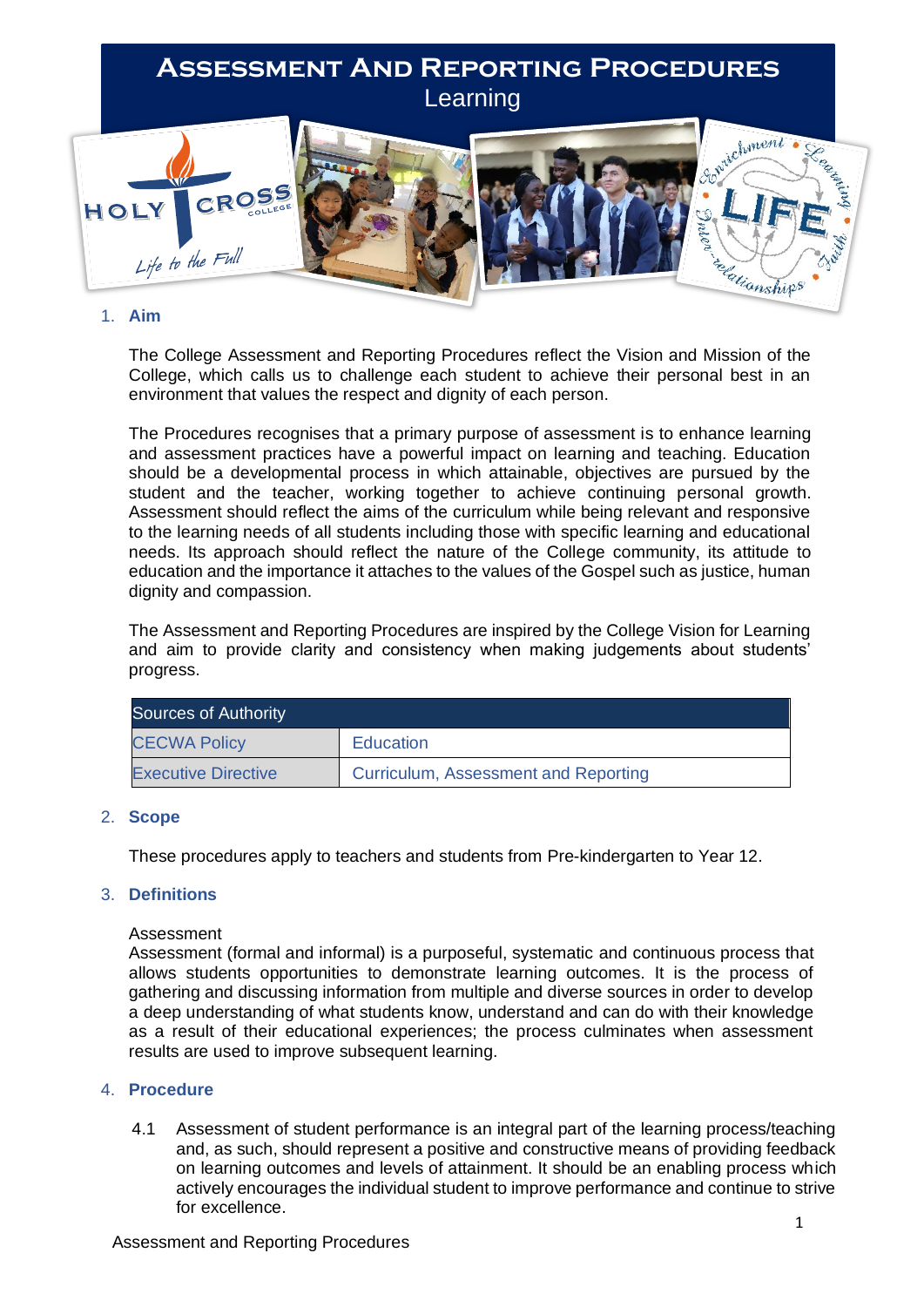- 4.2 The assessment of student performance will be undertaken by means that are valid, explicit, fair, equitable, publicly accountable, reliable and in adherence with statutory requirements, including those required by the Curriculum and Standards Authority (SCSA).
- 4.3 Assessment should be focused on allowing students to demonstrate learning outcomes – therefore students are made aware of what is being assessed, how and when they will be assessed and how judgments will be made about their demonstrations of learning outcomes.
- 4.4 Opportunities should be provided for feedback and support to assist students to take responsibility for their own learning. This involves giving students opportunities to monitor their progress in relation to the learning outcomes and to gather information that they and others may use to make decisions about future learning.
- 4.5 In the assessment process there should be good communication between the teacher, student and parent.
- 4.6 Assessment should be an integral part of the learning and teaching process. Learning activities can be used as opportunities to gather evidence of students' demonstrations of learning outcomes. Assessment opportunities should match the learning activities and teaching methods students have experienced. Assessment opportunities should be meaningful, interesting and challenging and contribute to the development of students as lifelong learners.
- 4.7 Formal assessments will be carried out continuously and cumulatively throughout the course of study but should not dominate the learning programme.
- 4.8 Assessment should provide opportunities for a comprehensive range of evidence to be gathered and recorded over time. To collect such evidence, teachers provide multiple opportunities in a variety of contexts for students to demonstrate learning outcomes, and use a variety of assessment techniques and recording instruments. Because students have different learning styles, evidence will be gathered from various sources.
- 4.9 Assessment based on principles of equity enables students to demonstrate learning outcomes in ways that are sensitive to, and inclusive of, their circumstances. This includes providing assessment opportunities that assist students or groups of students to overcome barriers that might limit their demonstrations of learning outcomes, or negotiating assessment with students so they maximise their opportunities to demonstrate learning outcomes.
- 4.10 Assessment should allow teachers to take account of individual learners by consideration of factors that influence students' learning, in particular, their prior knowledge, experiences and unique circumstances and their social, emotional, physical, cognitive and linguistic development.
- 4.11 Teacher judgments about students' demonstrations of learning outcomes should be consistent within their own classes for different students, for different assessment opportunities and at different times. They should also be consistent with the judgments of other teachers in their school and other schools.
- 4.12 Teachers will use national and state-wide assessments, such as NAPLAN or PAT data to inform teacher judgements about student achievement. Teachers should investigate reasons behind differences between standardised data and class results.
- 4.13 NAPLAN testing will take place according to the specifications given by ACARA and SCSA. Parents will be notified in advance of testing dates and times.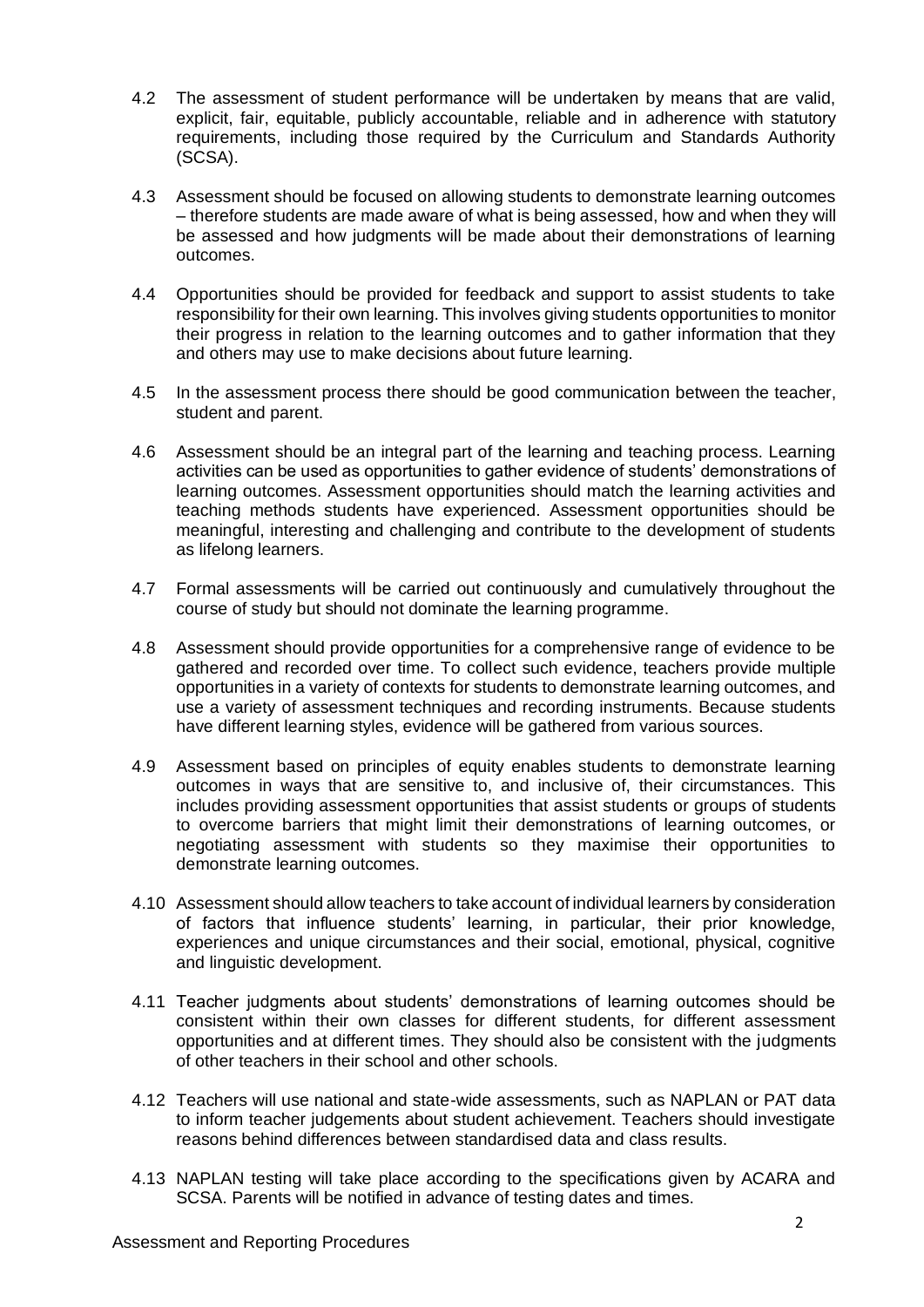- 4.14 Summary Grade data for a Learning Area is available to parents on request. Data will be presented in the format of a table with percentages of each grade in a Learning Area for that reporting period.
- 4.15 Parents are informed if their child is at academic risk by their teacher or by the leadership of the College. Parents are able to communicate with teachers through Coneqt and informal parent meetings. Formal meetings regarding a student's progress takes place at Learning Conversations either with the students LAG teacher or the subject/class teacher twice the year.

| Year<br><b>Level</b> | <b>Terms 1 &amp; 3</b>                                                        | <b>Terms 2 &amp; 4</b>                                                                                                                                                                                                         |  |  |
|----------------------|-------------------------------------------------------------------------------|--------------------------------------------------------------------------------------------------------------------------------------------------------------------------------------------------------------------------------|--|--|
| Pre-K                |                                                                               | <b>Semester Report:</b><br>Two Stars and a Wish<br><b>General Comment</b>                                                                                                                                                      |  |  |
| KG                   | <b>Learning Conversations</b><br><b>Speech Screening Results</b><br>Term 1    | <b>Semester Report:</b><br><b>LIFE Indicators</b><br><b>General Comment</b>                                                                                                                                                    |  |  |
| Pre-P                | Learning<br><b>Conversations</b><br>On Entry Data in Term 1                   | <b>Semester Report:</b><br><b>LIFE Indicators</b><br><b>General Comment</b><br>RE, Big Ideas, English, Mathematics<br><b>Descriptors</b><br>Learning Areas reported on using:<br>Exploring<br>Emerging<br>Expected<br>Exceeded |  |  |
| $Y1-Y6$              | <b>Learning Conversations</b><br>On Entry Data in Term 1 for<br>Years 1 and 2 | <b>Semester Report:</b><br><b>LIFE</b> Indicators<br><b>General Comment</b><br>RE, Big Ideas, English, Mathematics<br><b>Descriptors</b><br>Learning Areas reported on with grades and<br>effort/application indicators        |  |  |

4.16 Junior School Reporting:

# 4.17 Middle/Senior School Reporting:

Interim reports are issued once a year, after a term of work has been completed. Semester reports are issued half way through the year and at the end of an academic year. Semester reports show the grade for each of the Learning Areas. All reports provide an overview of a student's behaviours in class, in both pastoral and academic domains. This includes, courtesy, punctuality, homework and contribution to the LIFE pillars.

Parents can see student results on the Parent Engage system, which is live.

4.18 Responsibilities, Procedures And Expectations

Learning Area Coordinators/Innovators

4.18.1 Ensure that the curriculum in their Learning Area enables all students to demonstrate their knowledge, understanding and skills in relation to the year level achievement standard (excludes IEPL students).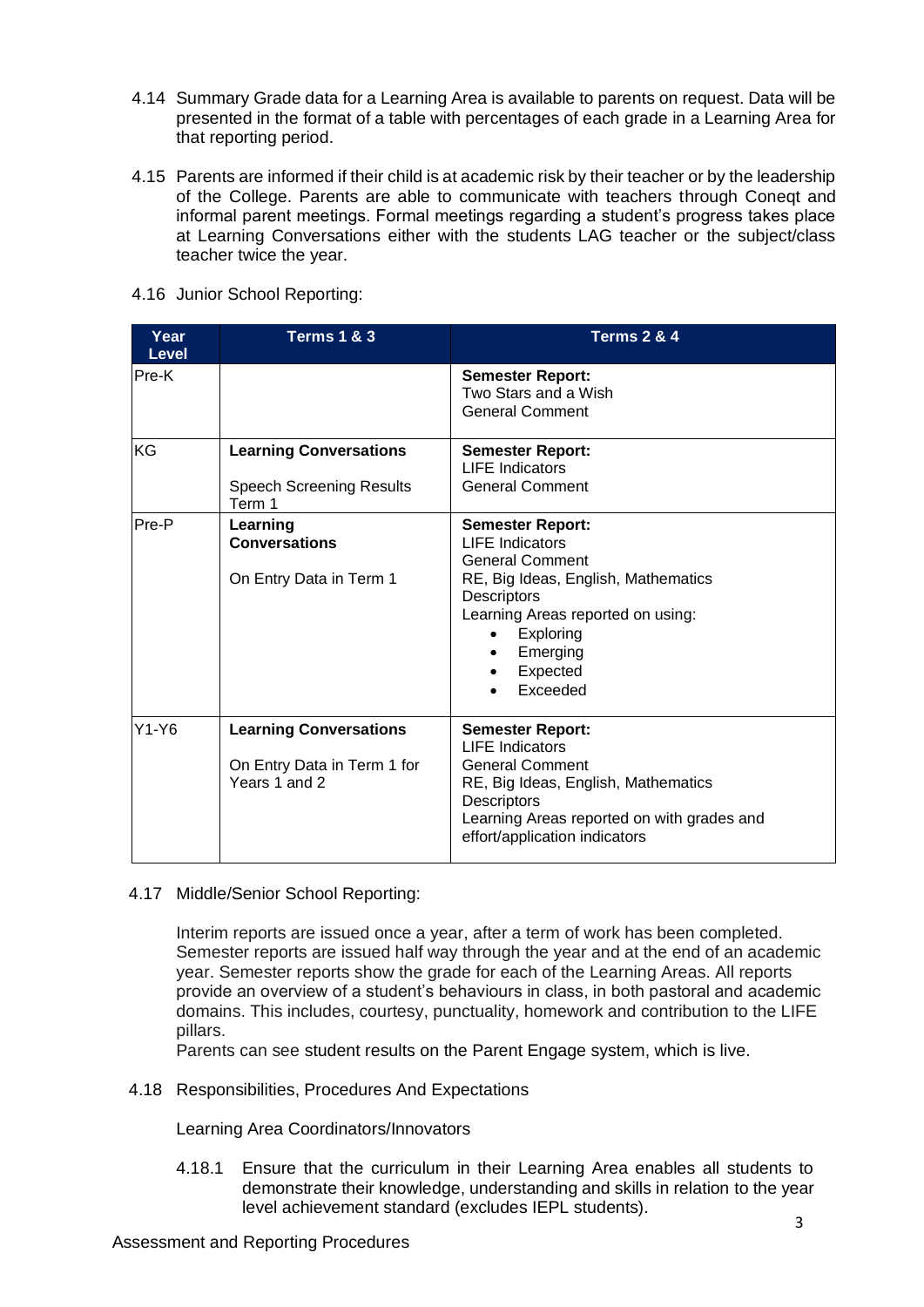- 4.18.2 Moderate work between classes when there is more than one teacher in the same year level and learning area.
- 4.18.3 Grade students according to the appropriate WA curriculum standard. Grades need to be based on moderated samples of work and not arbitrary cut-offs.
- 4.18.4 Where there is only one teacher, the LAC/AP should evaluate a sample of work against the year-level achievement standard and discuss with the teacher.
- 4.18.5 Student academic data in year levels should be used to plan for future learning programs. This may include how best to differentiate and provides teachers with data on the effectiveness of pedagogies and their appropriateness for future use.
- 4.19 Teacher Responsibilities
	- 4.19.1 Pre-Kindergarten and Kindergarten programming needs to be guided by the EYLF and the Kindergarten Curriculum Guidelines.
	- 4.19.2 Develop a teaching/learning programme that meets the PP-Y12 College/SCSA syllabus requirements.
	- 4.19.3 Programmes from Pre-Primary to Year 12 must include the content, the sequence in which the content will be taught and the approximate time to teach each section as well as the type and timing of each assessment task with links to relevant Achievement Standard/s.
	- 4.19.4 Provide students with a course outline, syllabus (WACE courses) and assessment outline at the commencement of the course.
	- 4.19.5 Ensure that assessments are fair, valid and reliable.
	- 4.19.6 Provide students with timely assessment feedback and guidance. This includes comments in SEQTA for completed assessments, and also over-theshoulder feedback in class.
	- 4.19.7 Maintain accurate records of student achievement including anecdotal records of student progress in the process of completing tasks.
	- 4.19.8 Meet school and external timelines for assessment and reporting.
	- 4.19.9 Inform students and parents of academic progress as appropriate and in a timely fashion.
	- 4.19.10 Ensure that an assessment task does not disadvantage a particular group of students eg. by using common assessment tasks, modifying assessment tasks before re-using, collecting and not returning assessment tasks until all students in the course have completed the task
	- 4.19.11 Security of Assessments Assessments completed/handed in when students have been absent are not to be returned to students until after all students have completed/submitted the task. Results can be shared but any work is to remain in the teacher's possession until all students have completed said tasks.
	- 4.19.12 Ensure that students who are in a K-10 IEP(L), Learning Support or modified class has assessments and programmes that are modified as per the plan.
- 4.20 Subject & Assessment Outlines

## Junior School

The Overview documents for each Learning Area must be completed and updated each term, identifying the Key Concepts, General Capabilities, and Assessments for each term.

## Middle/Senior School

Subject Outline must include:

• the content, the sequence in which the content will be taught and the approximate time to teach each section and assessments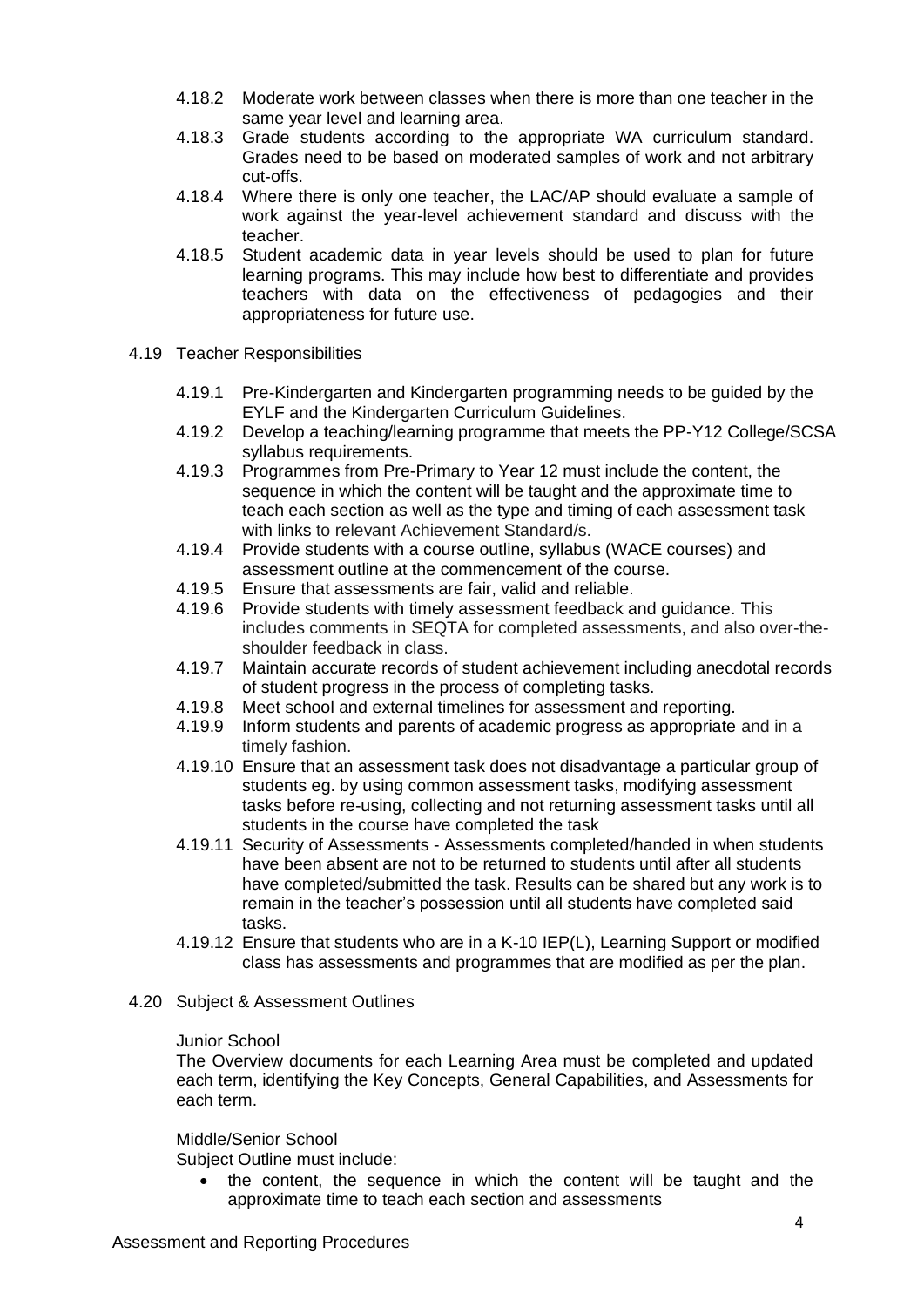Middle School Assessment Outlines must include:

- the assessment type
- the relevant Achievement Standard(s)
- the approximate timing of each task

Senior School Assessment Outlines must include:

- the assessment type
- a general description of each task
- an indication of the coverage of the unit content provided by each task
- an indication of the coverage of the unit outcomes provided by each task
- the approximate timing of each task (eg. the week the task is conducted or the issue and submission dates for an extended task)
- the weighting of each assessment task
- Year 11 and 12 subjects the weighting of each assessment type as specified in the assessment table of the syllabus.
- 4.21 Modification to the Assessment Outline
	- 4.21.1 Special learning needs

When a student's disability or specified learning disability does not allow them to complete a particular assessment task the teacher may modify the task. This will usually occur in consultation with the Team Leader. An individual education plan will be developed showing any modifications to the assessment outline for the course unit or subject.

4.21.2 Personal circumstance

When a student's personal circumstances limit his/her capacity to complete a particular assessment task the teacher, in consultation with the student and others involved, may negotiate a variation to the submission date. The teacher will consider fairness for all students when making decisions about adjusting timelines for a particular student.

4.21.3 Teacher adjustment of course and assessment outlines – Senior School

Should changing circumstances require the course or assessment outline to be amended then an updated copy of the course and/or assessment outline clearly indicating the changes will be provided to students. The Learning Area co-ordinator will also be advised.

4.21.4 Catastrophic Event

If the assessment of individual students or a group of students is affected by a catastrophic event the Deputy Principal – Enrichment in consultation with the Learning Area Co-ordinator will make a professional judgement of the performance of the students based on the completed assessment tasks. Where additional assessment tasks are required to enable professional judgement to be made, the assessment outline may then be modified for students affected by the event. The College will advise students and parents/guardians of the changes to how the student's achievement will be determined, including any additional tasks.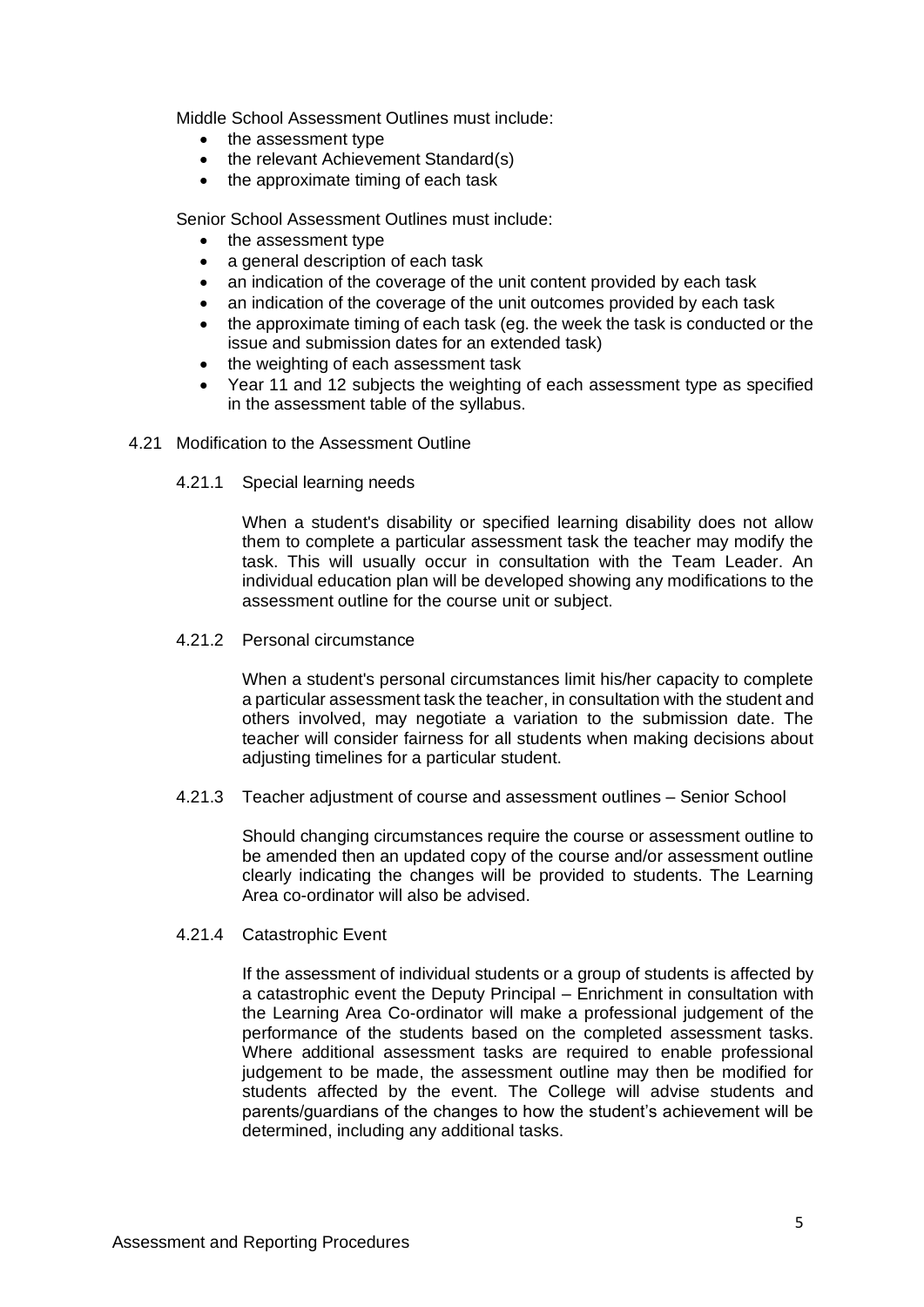# 4.21.5 Task sheets (MS/SS)

Task sheets will provide the student with specific details about the task and how it is to be judged. An effective task sheet will state:

- what is required of the student
- clear criteria for the task (rubrics)
- how or where the responses are to be presented
- the due date of the completed task
- requirements for the submission of drafts where applicable
- 4.21.6 Marking of assessed work

Work will be marked and returned to students in a timely manner. Year teams and learning areas will have procedures in place to ensure internal comparability. Strategies include cross marking, detailed marking keys and rubrics, etc. Teachers will ensure students receive adequate feedback for each assessment.

4.21.7 Grading and Reporting

Holy Cross College formally reports on student achievement at the mid-point and end of each year long course. These reports will provide the following information:

- Grade
- Percentage score
- Exam score (Senior School)

The College will also provide Interim Reports in the first term of the course to provide an indication

## 4.21.8 Task sheets

Task sheets will provide the student with specific details about the task and how it is to be judged. An effective task sheet will state:

- what is required of the student
- clear criteria for the task (rubrics)
- how or where the responses are to be presented
- the due date of the completed task
- requirements for the submission of drafts where applicable
- 4.21.9 Marking of assessed work

Work will be marked and returned to students in a timely manner. Year teams and learning areas will have procedures in place to ensure internal comparability. Strategies include cross marking, detailed marking keys and rubrics, etc. Teachers will ensure students receive adequate feedback for each assessment.

4.21.10 Grading and Reporting

Holy Cross College formally reports on student achievement at the mid-point and end of each year long course. These reports will provide the following information:

- Grade
- Percentage score
- Exam score (Senior School)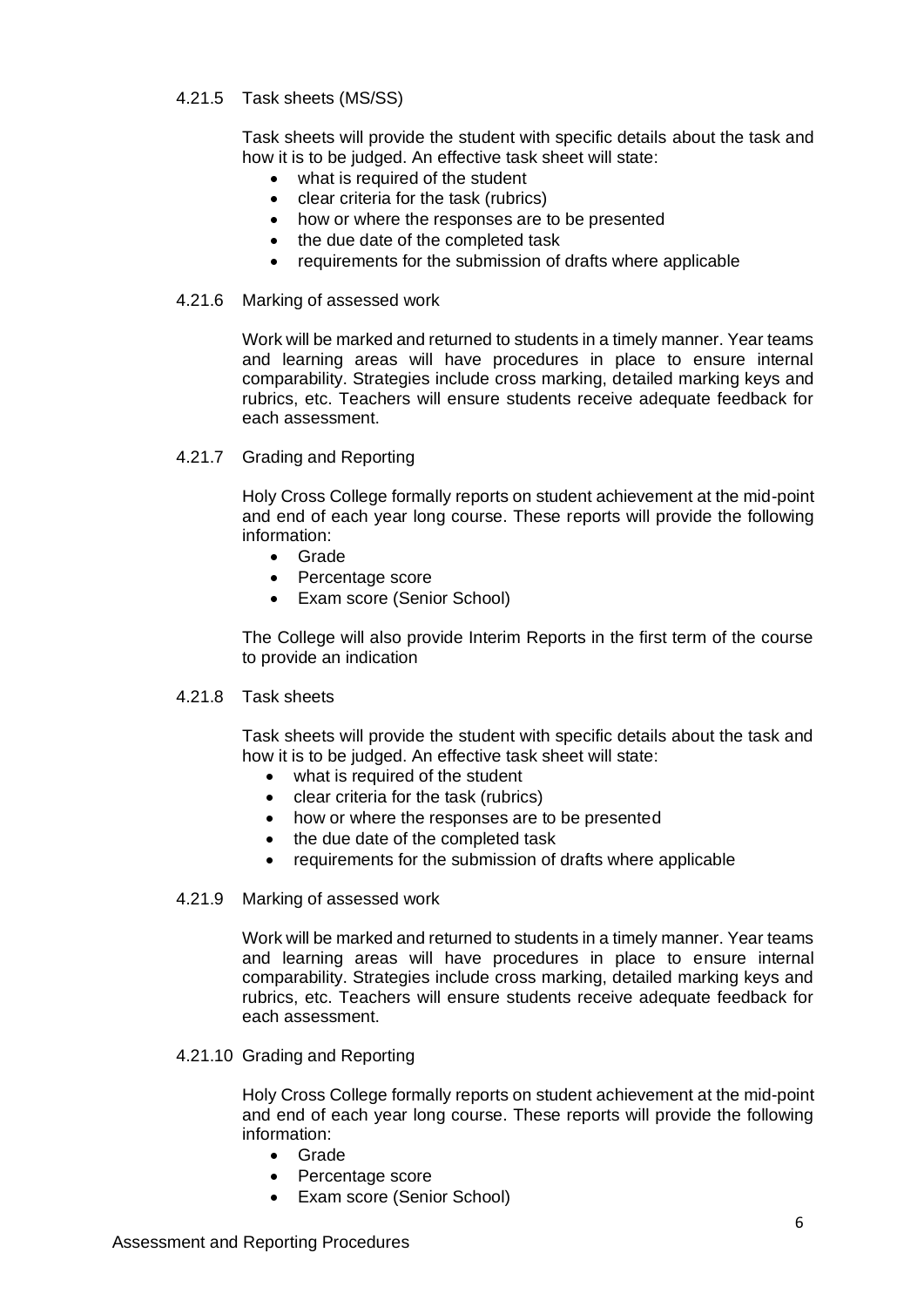The College will also provide Interim Reports in the first term of the course to provide an indication

4.22 Student Responsibilities

Students are expected to be accountable and responsible for the completion of their best standard of work, which is presented in a timely manner. In supporting students in this process we aim to develop a strong sense of independence, achievement and pride in their work and themselves. Students are required to take responsibility for familiarising themselves with the College Assessment Policy. This means they will be aware of the proposed nature and timing of assessments.

In addition students must:

- complete all assessments required in each subject by the due date
- complete all work requirements in each subject
- ensure that they inform the College before anticipated absences or after any unforeseen absences, extension requests or any other issues relating to assessment
- remain enrolled in the subject until the completion of the learning and assessment programme (Senior School)
- maintain a good record of attendance, conduct and progress
- 4.22.1 Subject Completion Senior School

A student will be deemed to have completed a subject and therefore be eligible to receive a percentage (Senior School) and grade when the subject's structured educational programme and assessment programme have been completed. If the student fails to complete the educational programme or any of the tasks then their final level of achievement may be affected.

4.23 Absence From In-Class Assessments

The following procedures will be followed in the event of a student missing an assessment task:

4.23.1 Junior School Students

Students who are absent from tests or in-class assessments for an acceptable reason (Medical or Misadventure) will be provided with the opportunity to complete the assessment at the earliest available opportunity as determined by the classroom or specialist teacher.

4.23.2 Year 7-10 Students

Students who are absent from tests or in-class assessments for an acceptable reason (Medical or Misadventure) should report to the relevant teachers immediately upon returning to school. Students will be required to complete the assessment/task at the earliest available opportunity as determined by the relevant teacher.

Students who are absent from tests or in-class assessments for an unacceptable reason should report to the relevant teachers immediately upon returning to school. Students will be required to complete the assessment/task at the earliest available opportunity as determined by the relevant teacher. The student will also receive an after-school detention. Absent from an assessment for an unacceptable reason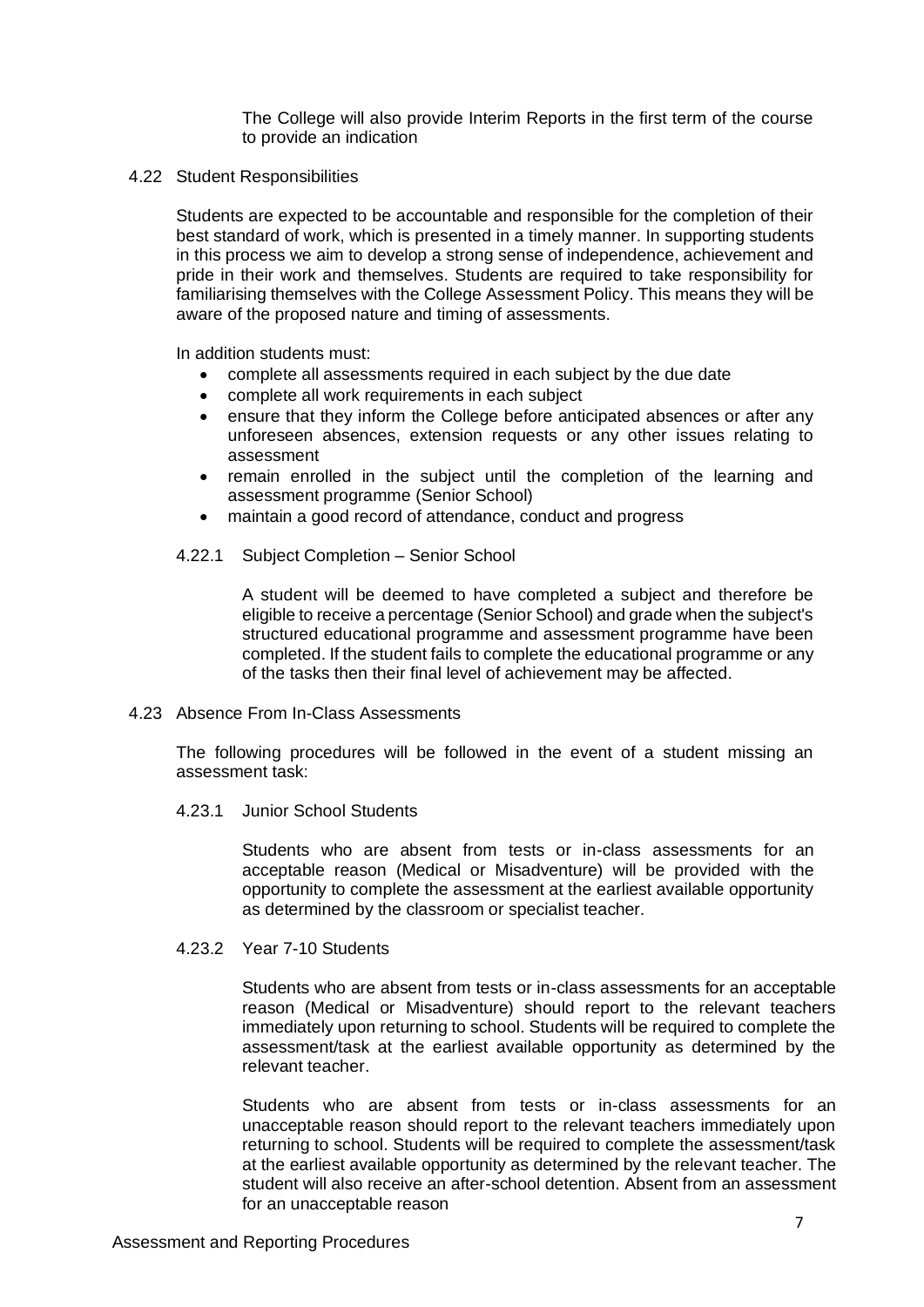# 4.24 Year 11 & 12 Students

### 4.24.1 Absent from an in-class assessment for an acceptable reason

If a student is absent from an assessment for an acceptable reason (Medical or misadventure) they should, where possible provide advance notice to the subject teacher or provide a parental note of explanation to the subject teacher on the first day of return to school. The explanation must include acknowledgement the student has missed an assessment. The onus of proving that the reason for the absence is legitimate lies with the student.

If the explanation of the absence is accepted (genuine illness, injury, misadventure) then, where possible, the student will be able to complete that assessment task or a similar task and gain credit. The assessment task is required to be completed at 8am on the next available school day. If there are multiple assessment tasks to complete, they will be completed on consecutive mornings. Tasks will be completed in the order of which they were missed.

Note: Students who are selected in a school sanctioned event are to negotiate with their teacher as to when to sit the missed assessment.

4.24.2 Absent from an in-class assessment for an unacceptable reason

The subject teacher will notify parents immediately where an assessment is missed for an unacceptable reason.

The assessment task is required to be completed at 8am on the next available school day. If there are multiple assessment tasks to complete, they will be completed on consecutive mornings. Tasks will be completed in the order of which they were missed.

Students will also be issued with an after-school detention. Where there is a trend of absences from assessments, a meeting will be set with the student, parent, teacher and the Deputy Principal - Enrichment. Further sanctions will be issued at this time as outlined in section 10.5.

Note: Holidays, driving lessons or tests and arriving late to school are not endorsed by the College as reasons for missing assessments. Such absences will be treated as unacceptable absences.

#### 4.25 Prolonged absence

Where a student is unable to attend school for a lengthy period due to injury or illness, parents should contact the College to discuss alternative completion requirements for assessment tasks and alternative arrangements for progressing the educational programme. Where a student has prolonged absences, and who therefore cannot be reported on validly, a discussion with take place with the relevant Assistant Principal or Deputy Principal - Enrichment. The parent will receive a letter from the College clearly outlining actions that have been taken and explaining why an academic report cannot be issued. Note: Prolonged or frequent absence from Senior School WACE courses may result in students not completing enough of the assessment and/or educational programme. In such cases, students may receive an "E" grade or a 'U' notation.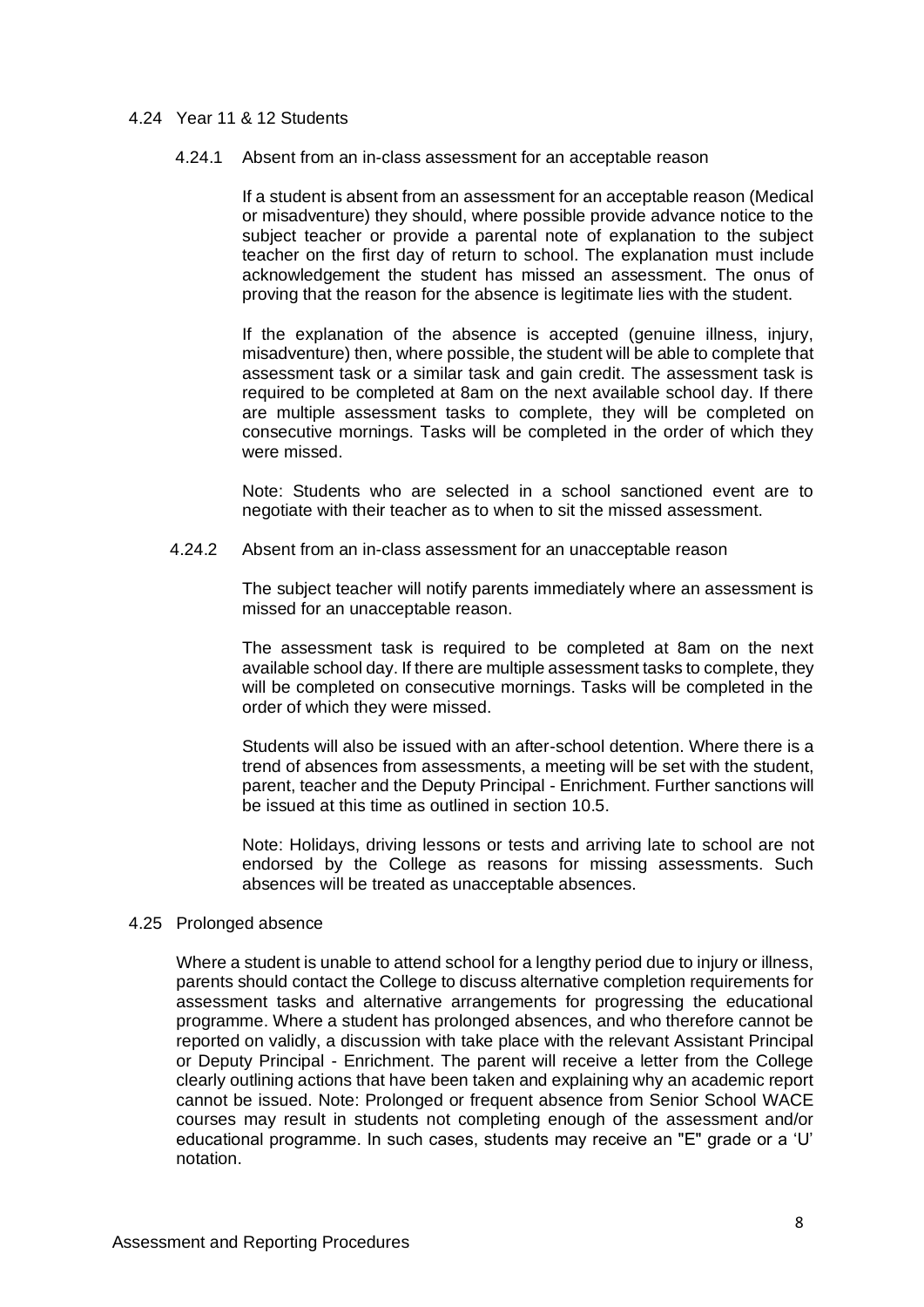Note: A 'U' notation will result in no record of this course unit on the student's Statement of Results from the SCSA and may affect their achievement of a Western Australian Certificate of Education (WACE).

4.26 Submission Of Assigned Work

A subject overview and assessment schedule will be provided to each student at the commencement of the course. Due dates will be clearly outlined on task sheets and must be adhered to by students. Parents/guardians will be contacted in cases where concern for a student's progress emerges.

4.26.1 Extensions

A parent or student may apply to the class teacher for an extension to the due date for an assessment. In cases of illness or significant personal reasons extensions may be given at the discretion of a teacher. If this happens on more than one occasion the matter will be referred to the Learning Area Coordinator.

4.26.2 Process for work not handed in on the due date

## Junior School:

If an extension has not been granted, for students in Years  $1 - 4$ , a conversation should take place between the class teacher and the parents/guardians to discuss a plan to have the work completed and submitted. Students in Years 5 and 6 will need to attend Academic Catch Up immediately following the due date. Whatever work is completed by the end of the Academic Catch Up session is what will be submitted and marked.

## Middle/Senior School:

Students will receive an academic catch-up. Failure to attend the academic catch- up will result in an internal suspension the next day. A trend in this behaviour will initially result in a meeting with the student, parents and a member of the Learning Leaders Team. Further transgressions will involve meetings with College Senior Leadership and further sanctions as per section 10.5.

The subject teacher will inform the parent /guardian that an assigned task has not been handed in by the due date.

- 4.27 Assessment tasks missed due to new enrolment or subject change Students who have not submitted assessment tasks because of transfer from one school to another or due to commencing a course late in the school year (and before College and SCSA deadlines) will be provided with an opportunity to demonstrate achievement of subject outcomes or objectives. This must provide sufficient information for teachers to estimate their rank in relation to other students at the time of assigning final grades and numerical assessments. Such students will not be expected to complete all missed assessment tasks.
- 4.28 Students commencing a course late in the school year and before SCSA deadlines

At the time of selecting a subject, students should be aware of what is expected of them because of late entry to the subject. Students should be aware of the assessment programme, the weightings given to various components, the assessment tasks which must be completed in order to compensate for the section of the subject missed and the risks they take in commencing a subject late.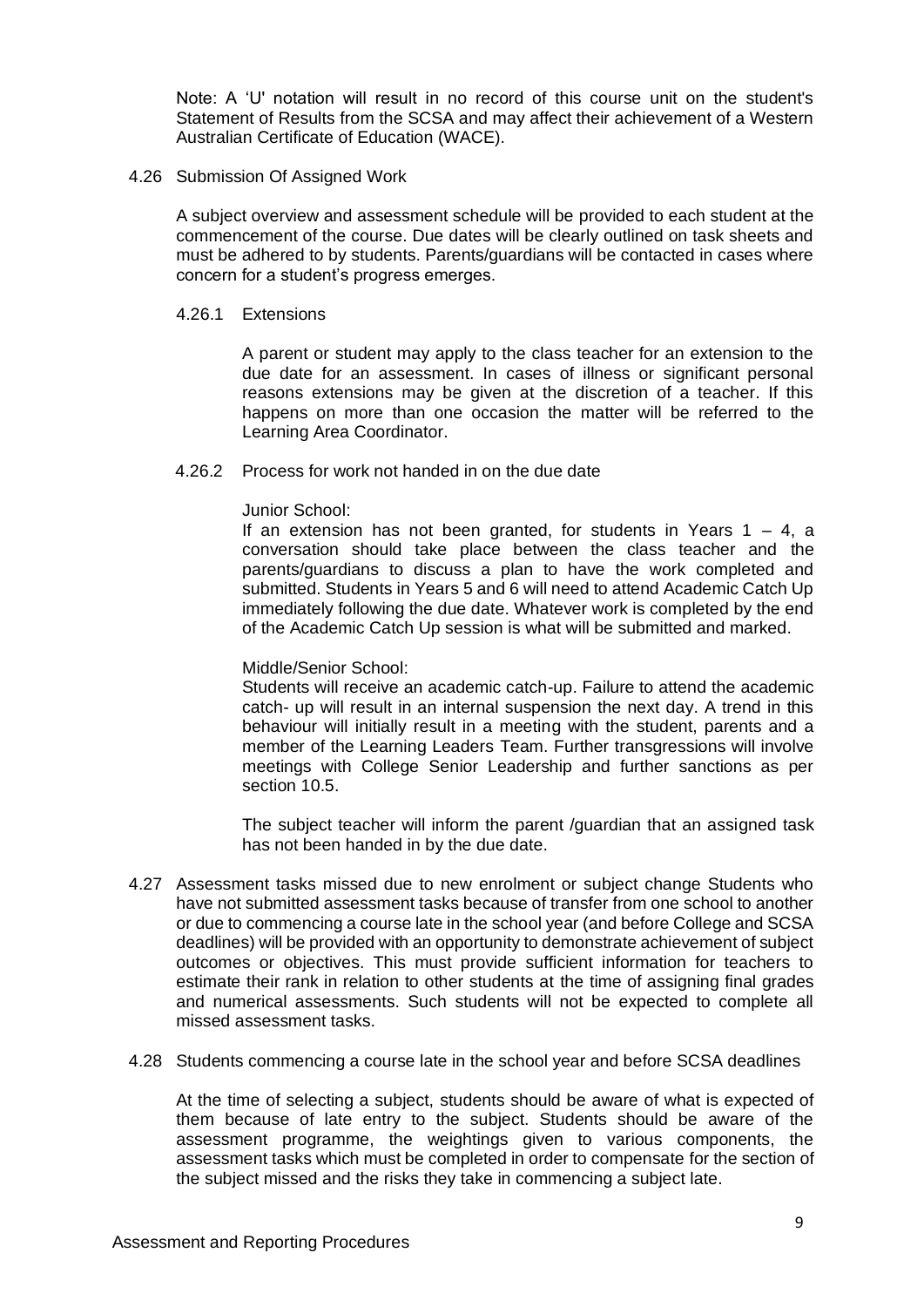# 4.29 Further Sanctions

Sanctions are at the discretion of College Senior Leadership and may include:

- Pastoral Detention
- Removal of privileges for College Enrichment activities
- **Suspension**
- The Deputy Principal Enrichment may advise a teacher that due to a student's consistent pattern of absence from assessments or late assessments, the maximum mark to be received for future late or missed assessments will be 50%. Parents must be advised.
- 4.30 Cheating And Plagiarism

Cheating is where a student has engaged in a dishonest act to improve their result. This typically occurs in tests and examinations. When a student is suspected of cheating they will be referred to the relevant Learning Area Coordinator/Learning Innovator who establishes the student's culpability.

Plagiarism is where students use another person's work without acknowledgement. Students must be able to prove an assignment is their own work. This is best done through the use of drafts that show the development of the assignment. Students must also be able to articulate concepts discussed in the assignment. Only work considered to be original will be used in determining the assignment's grade. Completing and submitting drafts provides the student with the opportunity to prove ownership. Use of significant sections of another person's work, even with acknowledgement, is discouraged. All reference sources must be cited in the bibliography, even if the source is not used in the text. Footnotes must be used to for all cited information. Assessments or other work which is not the student's own work, but is presented as such, will not be accepted.

4.31 Consequences for cheating and plagiarism

In all incidents of cheating and plagiarism the Learning Area Coordinator/Learning Innovator will inform the student, student's parent/guardian that the student will be required to complete an alternative task to demonstrate achievement of the relevant outcomes. A marks penalty will be applied with 50% being the highest possible mark.

4.32 Assessment Review And Appeals Process – WACE Courses

The use of achievement data for certification and TAFE/university entry selection purposes requires a high level of accountability.

4.32.1 Review of Assessment of Individual Tasks

When assessable items are returned to students, they should be given the opportunity to check their work. Students may request a review of their results. Initially, this request must be made directly to the class teacher, preferably at the time the assessment is returned.

The review should justify the results of the assessed item. If the matter is not satisfactorily resolved by this process, the student may then make a further request for an assessment review by the Learning Area Coordinator. If the matter is resolved the appropriate adjustments should be made on the students' scripts and their assessment records.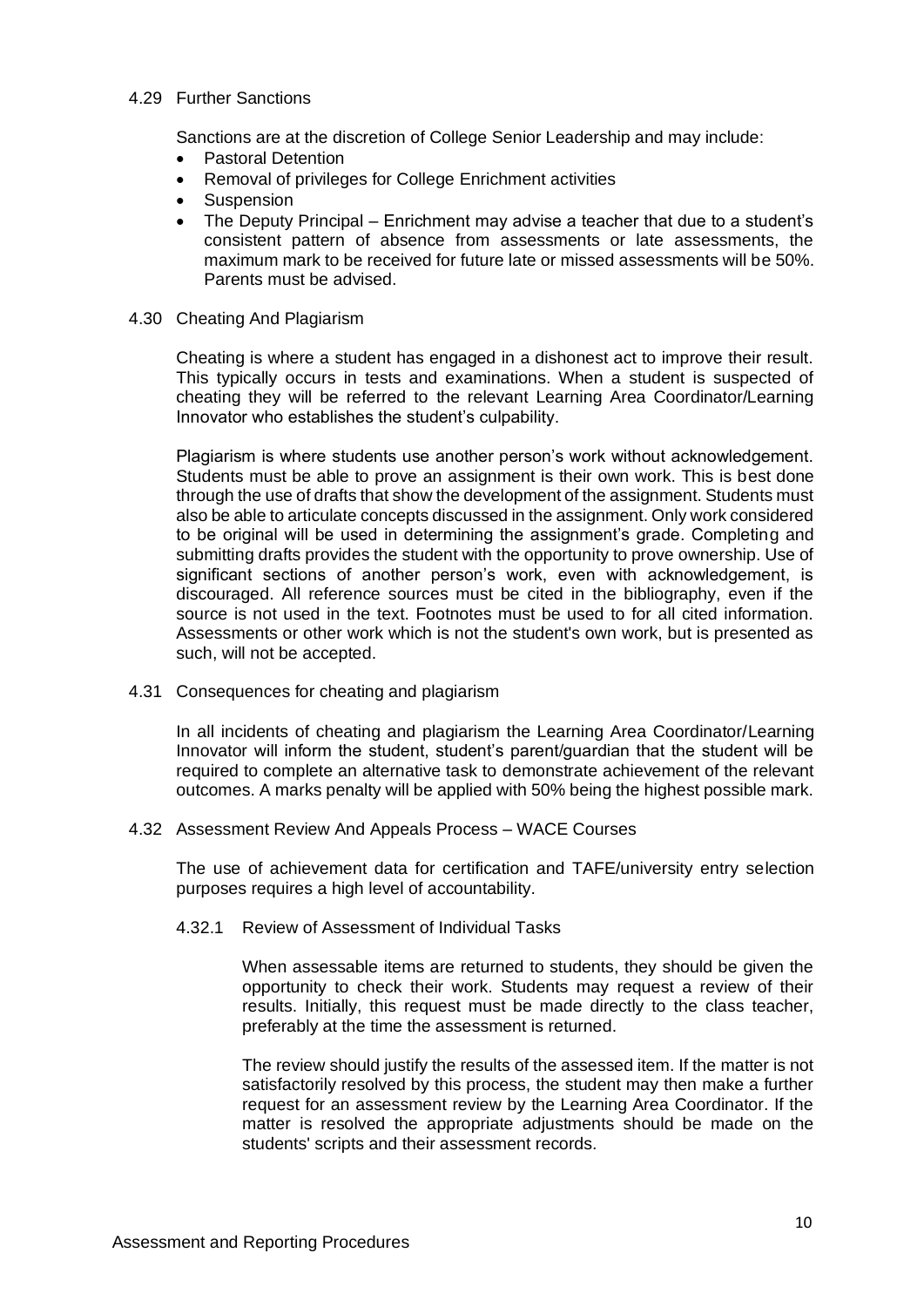# 4.32.2 Review at the Completion of Senior School Subject

Prior to achievement information being reported to the SCSA students should have the opportunity to check that their results have been accurately recorded.

## 4.32.3 Appeals

If a student wishes to appeal their subject final result, the student may request an assessment review by the Deputy Principal. In the case of Senior School students, if the matter is not satisfactorily resolved the student may lodge an appeal with the SCSA.

Assessment reviews and appeals to the SCSA against any College assessments are intended to determine whether:

- the assessment programme for that subject conforms to SCSA requirements
- the assessment procedures within the subject conform to the College's assessment policy based on SCSA guidelines
- there are any procedural or computational errors in the determination of the student's assessed achievement

In the case of a student appealing to the SCSA, the College is required to provide the following information to the appeals panel:

- a copy of the College assessment policy
- a copy of their assessment programme in the subject concerned
- a copy of the assessment records for all students studying the subject in the school with the appealing student's results indicated
- any other relevant school information as required by the panel

The SCSA does not re-assess student work as part of the appeals process.

## 4.33 Examinations

Examinations are an important component of assessment in the Senior School years. The following procedures ensure that all students have the right to take examinations in conditions that are fair and allow them to perform to the best of their ability. The College has the right to deny students access to examinations should they fail to meet the requirements as described below.

## 4.33.1 Attendance

Students are required to attend all scheduled examinations in their academic uniform.

If students are unable to attend a scheduled examination, a parent/guardian must contact the Deputy Principal prior to the examination taking place.

The only acceptable reason for absence from an examination is illness. The Deputy Principal must be contacted by a parent/guardian prior to the commencement of the examination and a medical certificate must be provided.

Alternative arrangements for students to sit the examinations will then be negotiated. The College has the right to refuse alternative examination arrangements in the case of any other form of absence. Students who miss examinations due to family holidays will receive zero for the missed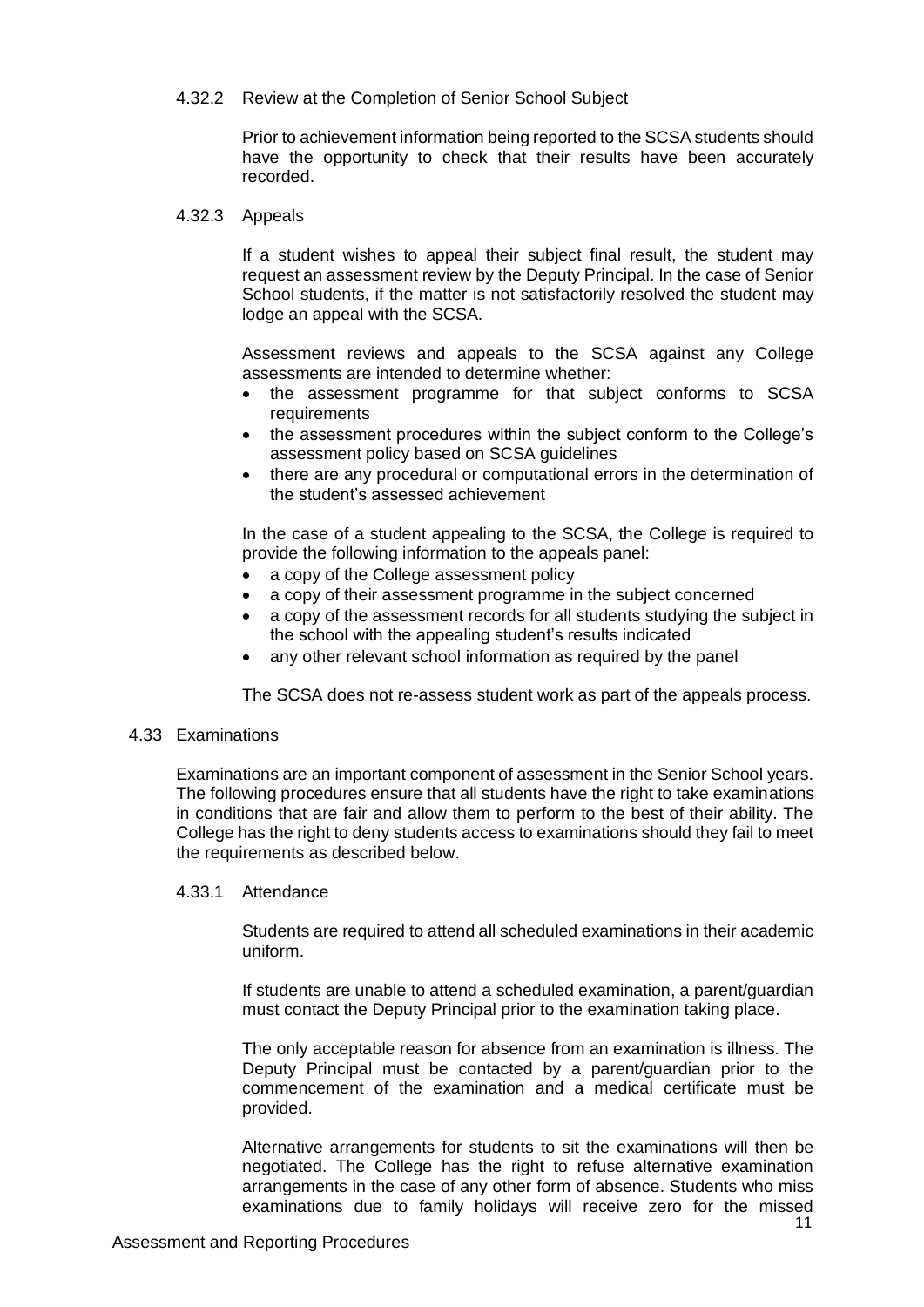examination. Students who forget to sit an examination or misread their examination timetable will not normally be permitted to sit a late examination and hence will receive zero for that examination. Students will not normally be allowed to sit examinations prior to the scheduled date.

- 4.33.2 Examination Materials
	- No unauthorised materials are to be taken into the examination room
	- Students should write clearly with a blue or black pen unless otherwise directed
	- Students are not permitted to bring pencil cases into the examination room. It is recommended students place writing instruments in a clear plastic sleeve
	- Calculators satisfying the conditions set by the SCSA must be used
	- Students must not bring mobile phones or any other electronic device such as Smart Watches into the examination room
	- The use of dictionaries is not permitted
	- Students may bring water to the examination providing that the water is in a clear plastic bottle. (All labels should be removed.) Water bottles cannot be refilled during the examination.
	- Students are not permitted to remove examination materials from the examination room unless specific permission is given by the supervisor.
	- Use of unauthorised material will result in cancellation of a student's paper.
- 4.33.3 Conduct and behaviour in the examination room
	- During an examination no communication between students, verbal or otherwise, is allowed. Students wishing to communicate with a supervisor should raise their hand to attract attention.
	- Students are required to attend examinations in academic uniform and to comply with the College Standards for Uniform and Grooming.
	- Talking is not permitted in the examination room at any time.
	- Eating is not permitted in the examination room.
	- Any attempt to communicate with other students will result in cancellation of a student paper.

# 4.33.4 Arrival and departure from examinations

- It is recommended that students arrive fifteen minutes before the scheduled starting time.
- Students will not enter the examination after half an hour of working time has passed.
- Students will not leave the examination until working time has finished.

# 4.34 SCSA – A- E Grade Descriptors

In Western Australia, student achievement is reported on a five-point scale for all years from Pre-primary to Year 10. For Pre-Primary the scale is Exploring, Emerging, Expected, Exceeded and Exceptional. Year 1-10 see the table below.